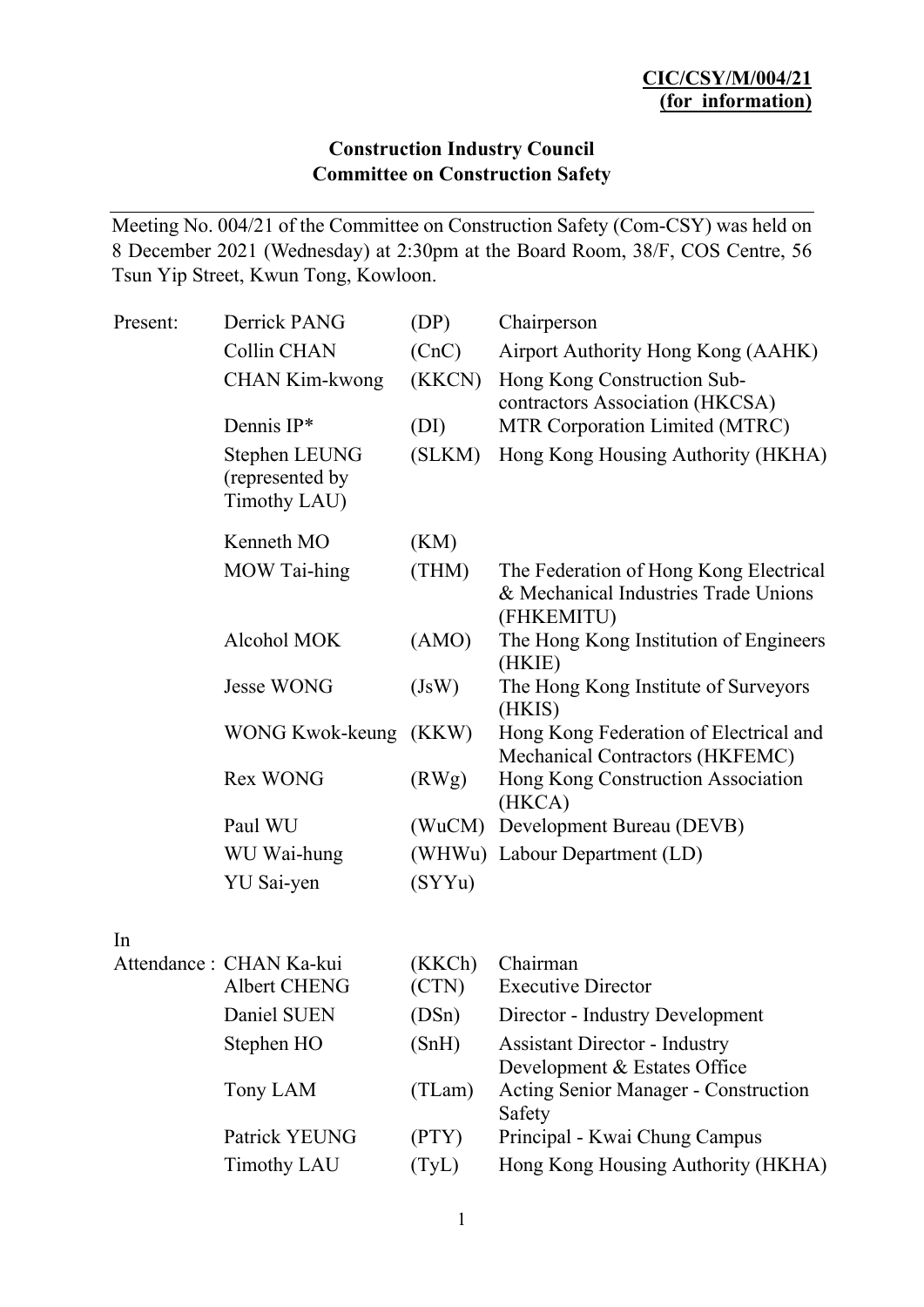# **CIC/CSY/M/004/21 (for information)**

|            | WONG Chi-ching            |                | (WoCC) Labour Department                                                                                                              |
|------------|---------------------------|----------------|---------------------------------------------------------------------------------------------------------------------------------------|
| Apologies: | LI Tat-wai<br>LO Hong-kam | (LTW)<br>(LHK) | Hong Kong Construction Industry<br>Employees General Union (HKCIEGU)<br>The Hong Kong University of Science<br>and Technology (HKUST) |
|            |                           |                |                                                                                                                                       |

\* attended the meeting online via Microsoft Teams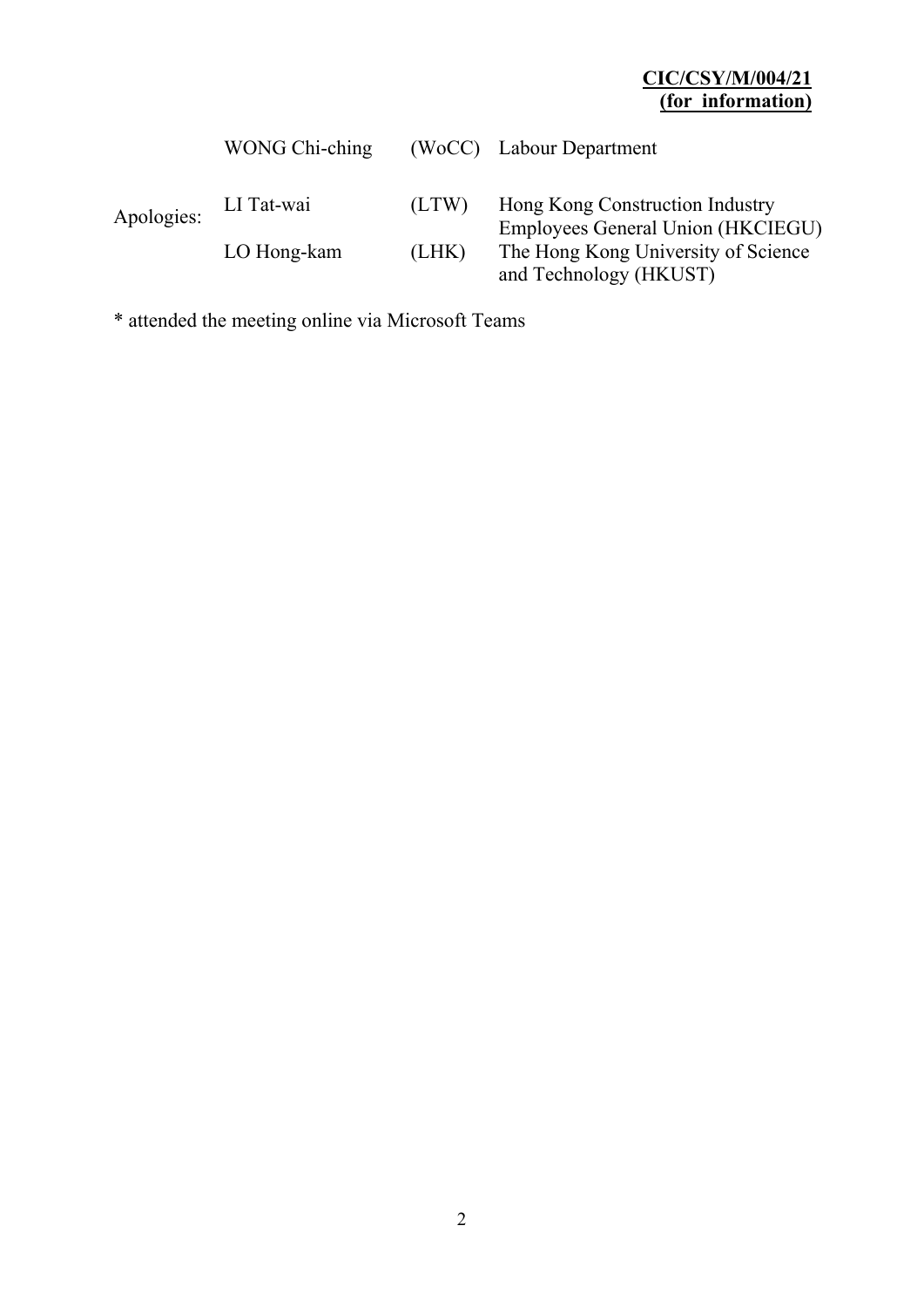## **MINUTES**

## **Action**

# **4.1 Code of Conduct for Members and Declaration of Conflict of Interest**

Members of the Com-CSY noted the Code of Conduct for Members and declared no conflict of interest in relation to the matters discussed in the meeting.

## **4.2 Confirmation of the Minutes of the Com-CSY Meeting No. 003/21**

Members of the Com-CSY noted Meeting Minutes CIC/CSY/M/003/21 and confirmed the Meeting Minutes of the last meeting held on 23 September 2021.

## **4.3 Matters Arising from the Previous Meeting**

Agenda item 3.5 – Information on the Construction Safety Week (CSW) 2021 was sent to Members of the Com-CSY by email for reference on 20 October 2021 and further discussion on CSW 2022 would be made in agenda item 4.8 below.

Agenda item 3.6.1 – Invitation email for attending the two-day trial class of the "Construction Industry Safety Foundation Certificate Course" was sent to Members of the Com-CSY on 20 October 2021. Subsequently, no trial class had been arranged as there were less than 6 people to enroll the class.

Agenda item 3.7.4 – Regarding the issue of the "Reference Materials on Safety Roles and Responsibilities of Key Stakeholders in the Hong Kong Construction Industry", email was sent to Members of the Com-CSY for endorsement on 30 September 2021. Subsequently, Members of the Com-CSY endorsed the contents of the above reference materials. It would be published after the clearance of legal vetting of the contents.

Agenda item 3.7.5 – Regarding the proposed revision on the "Guidelines on Site Safety Measures on Working in Hot Weather" by the Labour Department (LD), email was sent to Members of the Com-CSY for endorsement on 30 September 2021. Subsequently, LD had made further revision based on the comments made by Members and the amendments would be discussed in agenda item 4.7.3 below.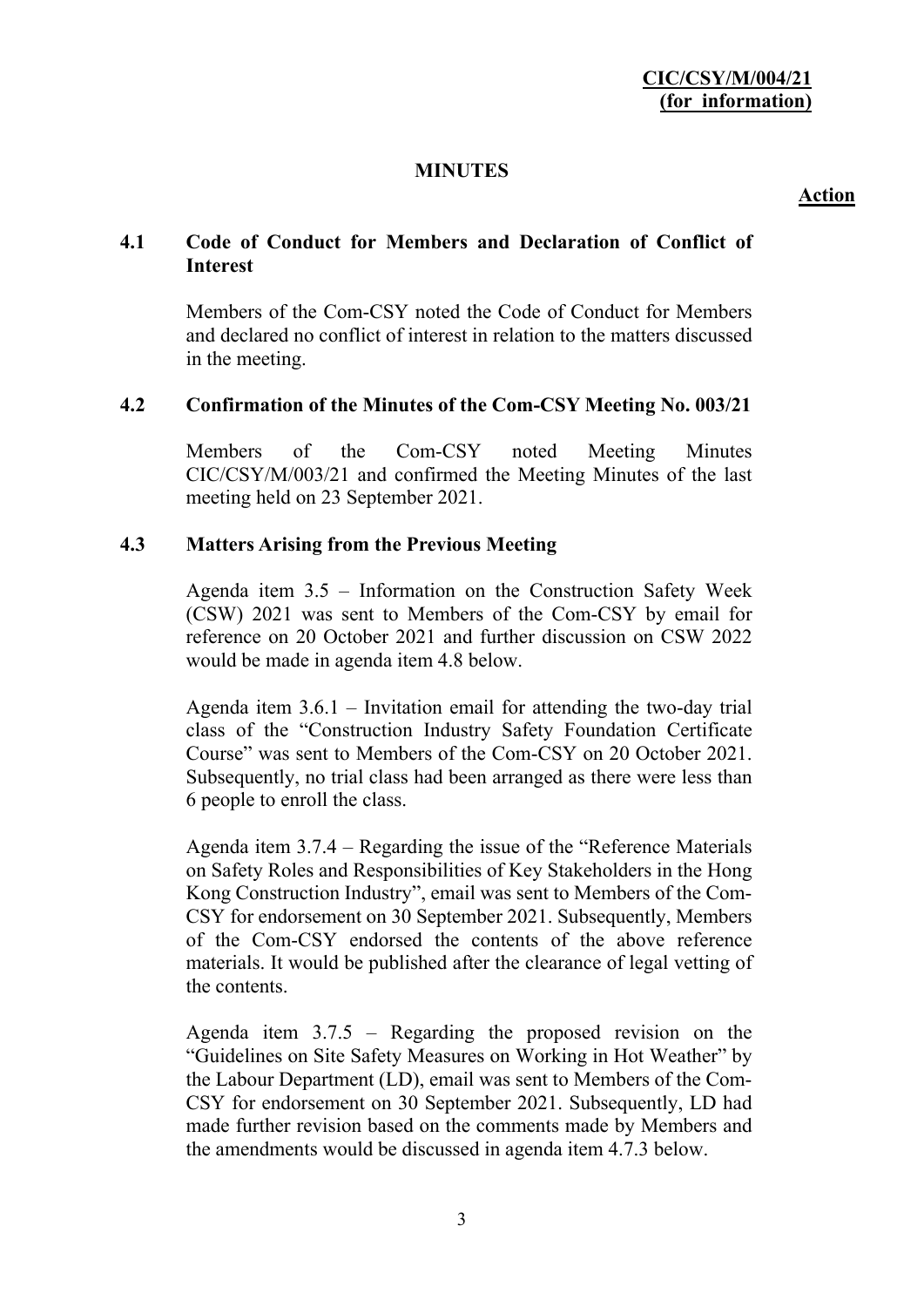## **4.4 Summary of Fatalities of Construction Industry in 2020**

WHWu briefed Members on the paper CIC/CSY/P/023/21 regarding a summary of industrial fatalities of the construction industry in 2020.

WHWu expressed that there were 18 industrial fatal accidents in the construction industry in 2020 and presented briefly information related to the accidents. The types of accidents were as follows:

- Fall of person from height  $-7$  cases;
- Trapped by collapsing or overturning object  $-4$  cases;
- Trapped in or between objects  $-2$  cases;
- $\bullet$  Striking against or struck by moving object 2 cases;
- $\bullet$  Struck by falling object 1 case;
- Contact with electricity or electric discharge  $-1$  case; and
- $\bullet$  Drowning 1 case.

Members of the Com-CSY noted the summary on fatalities of the Construction Industry in 2020.

#### **4.5 Progress of the Subcommittee on Safety Promotion (SSP)**

RWg briefed Members on the paper CIC/CSY/P/024/21 regarding the progress of the SSP.

The progress of the SSP was given as follows:

- a) The development of the first phase of the new safety app was completed.
- b) Virtual Reality (VR) safety training kit for lifting and heavy machinery safety was launched in October 2021.
- c) Some of the products for safety smart sites displayed in CSW 2021 would be displayed in the Safety Experience Training Centre (SETC).
- d) "Say NO to Danger" activity would invite the construction sites that had participated in the "Life First" Campaign to join, and promotional resources and support, including commitment cards, promotional videos, etc. would be provided to the participants.

After deliberations, Members of the Com-CSY agreed that the development of second phase of new safety app could be in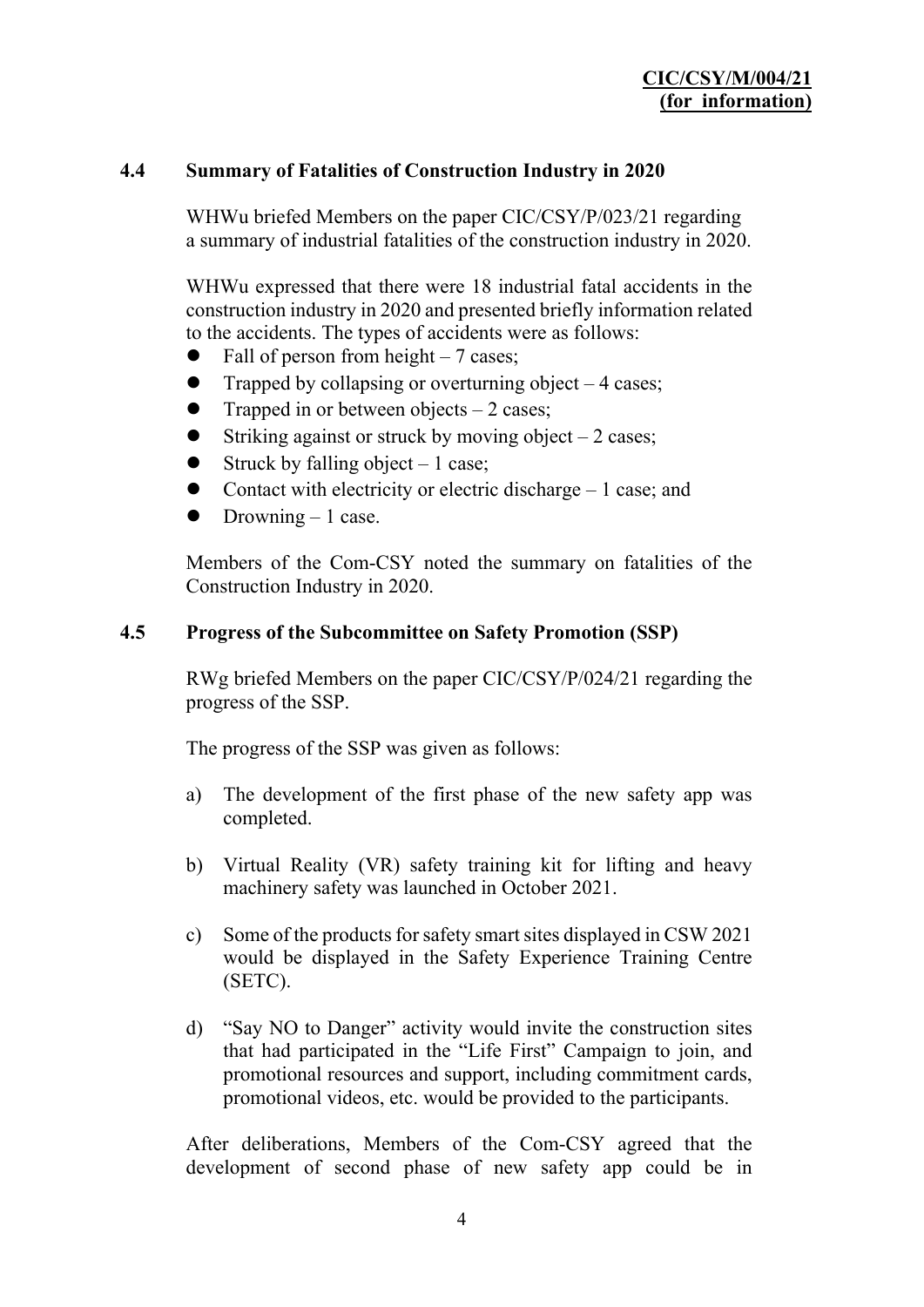cooperation with other registration bodies to include their registration information into the new safety app.

Members of the Com-CSY approved the summary notes of the meeting of the SSP held on 9 November 2021 and noted the work progress of the various tasks.

## **4.6 Progress of the Subcommittee on Safety Training (SST)**

SYYu briefed Members on the paper CIC/CSY/P/025/21 regarding the progress of the SST.

The progress of the SST was given as follows:

- a) The number of applicants for "Site Foreman Safety Training Course" and "Site Foreman Safety Training Revalidation Course" was low. The SST agreed to cancel these two courses in the next school year.
- b) Regarding the replacement of facilities of SETC, the SST agreed to replace the zone of "Good Housekeeping" with the zone of "Safety Smart Site" to display equipment in the SETC.
- c) The Kick-off Ceremony of the "Experiential Learning on Site Safety Training Scheme 2021-2022" was held on 22 November 2021. A total of 13 faculties from 11 tertiary institutions would participate in the Scheme this year.
- d) The SST agreed that a separate mandatory safety training course of specified trade (silver card) for RMAA was not required. The SST believed that the relevant stakeholders would be responsible for ensuring that all workers hold a valid green card. The SST agreed to conduct promotion and inspection work to enhance the overall safety level of the industry before launching other safety courses. The CIC Secretariat would participate in the meetings of the Task Force on RMAA and report the above conclusion to the Task Force on RMAA accordingly.

CIC Secretariat

DP pointed out that it was also very important to provide safety training courses with industry professionals, and the current "Green Card" exemption for professional associations arrangement needed to be reviewed. TLam responded that the CIC Secretariat was working with the School of Professional Development in Construction of HKIC to develop a safety leadership course for the industry professional. The course outlines were being drafted, and the industry would be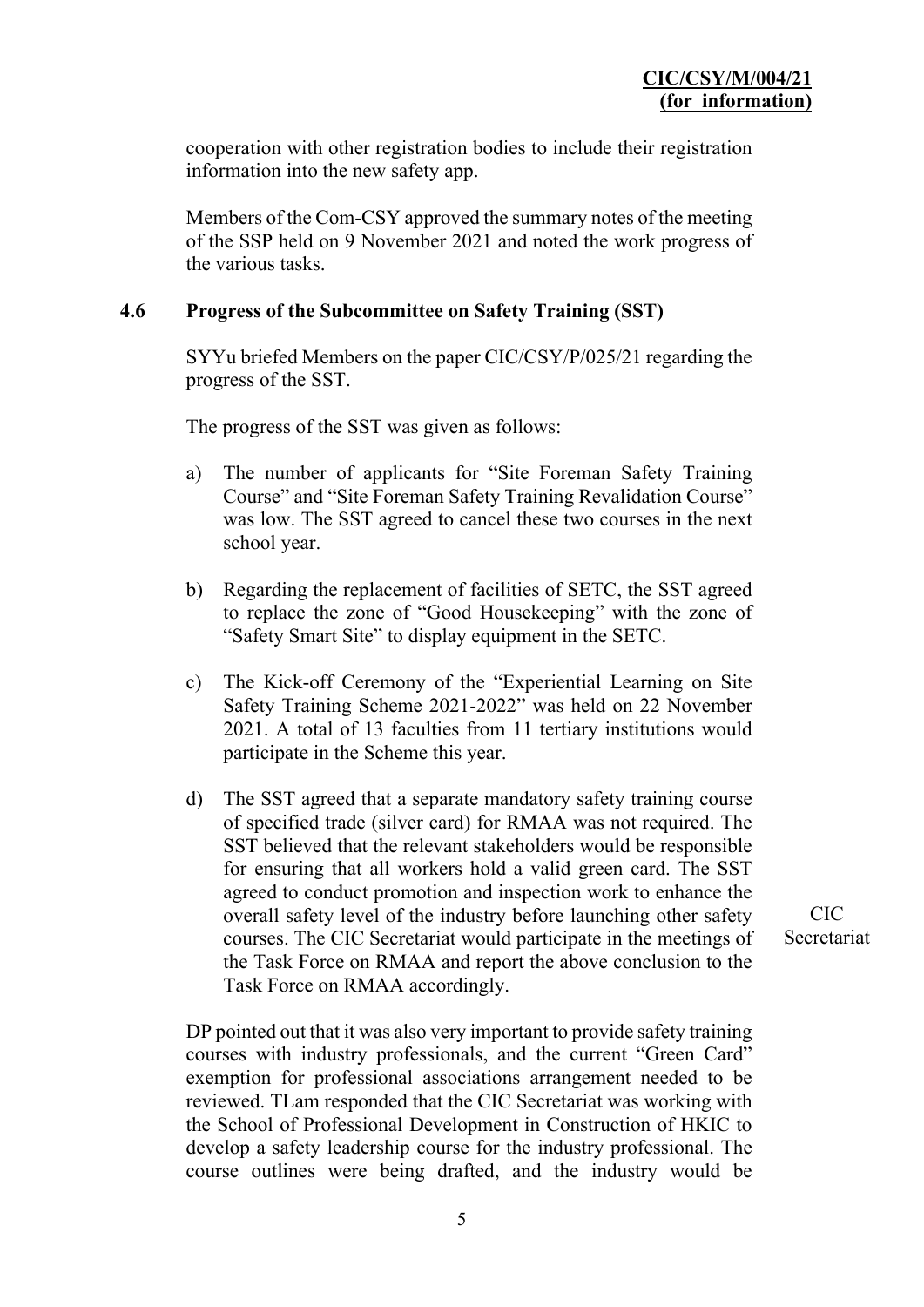# **CIC/CSY/M/004/21 (for information)**

consulted later. In addition, the CIC Secretariat would discuss the requirements for safety training for professionals with LD later. CIC Secretariat

In the wake of the accidents occurred at times during erection and demolition of bamboo scaffolds, WHWu suggested that LD and CIC could cooperate in strengthening the safety elements in the trade tests for bamboo scaffolders.

Members of the Com-CSY approved the summary notes of the meeting of the SST held on 12 November 2021 and noted the work progress of the various tasks.

## **4.6.1 Progress of revamping the HKIC - Kwai Chung Campus Safety Training Centre**

PTY gave a presentation on the progress of revamping the HKIC - Kwai Chung Campus Safety Training Centre.

The progress was given as follows:

- a) Due to the long waiting list, the new applications for the "Green Card Training Course" and "Green Card Revalidation Course" were not accepted, and it was expected to resume enrollment in the first quarter of 2022.
- b) The first phase of online application for safety courses was launched in August 2021, and it would be in full operation in the third quarter of 2022.

Members of the Com-CSY noted the relevant work progress.

#### **4.7 Progress of the Subcommittee on Safety Technical Issues (STI)**

CnC briefed Members on the paper CIC/CSY/P/026/21 regarding the progress of the STI.

The progress of the STI was given as follows:

- a) The "Lift Car Brackets Installation Robot Assembly" research team had applied for additional fees on equipment replacement after the trial test. The STI rejected the application.
- b) The research team of the project "New Generation Green and Healthy Jackhammers with Integrated Bio-Inspired Anti-Vibration Handles" had submitted the progress report. The STI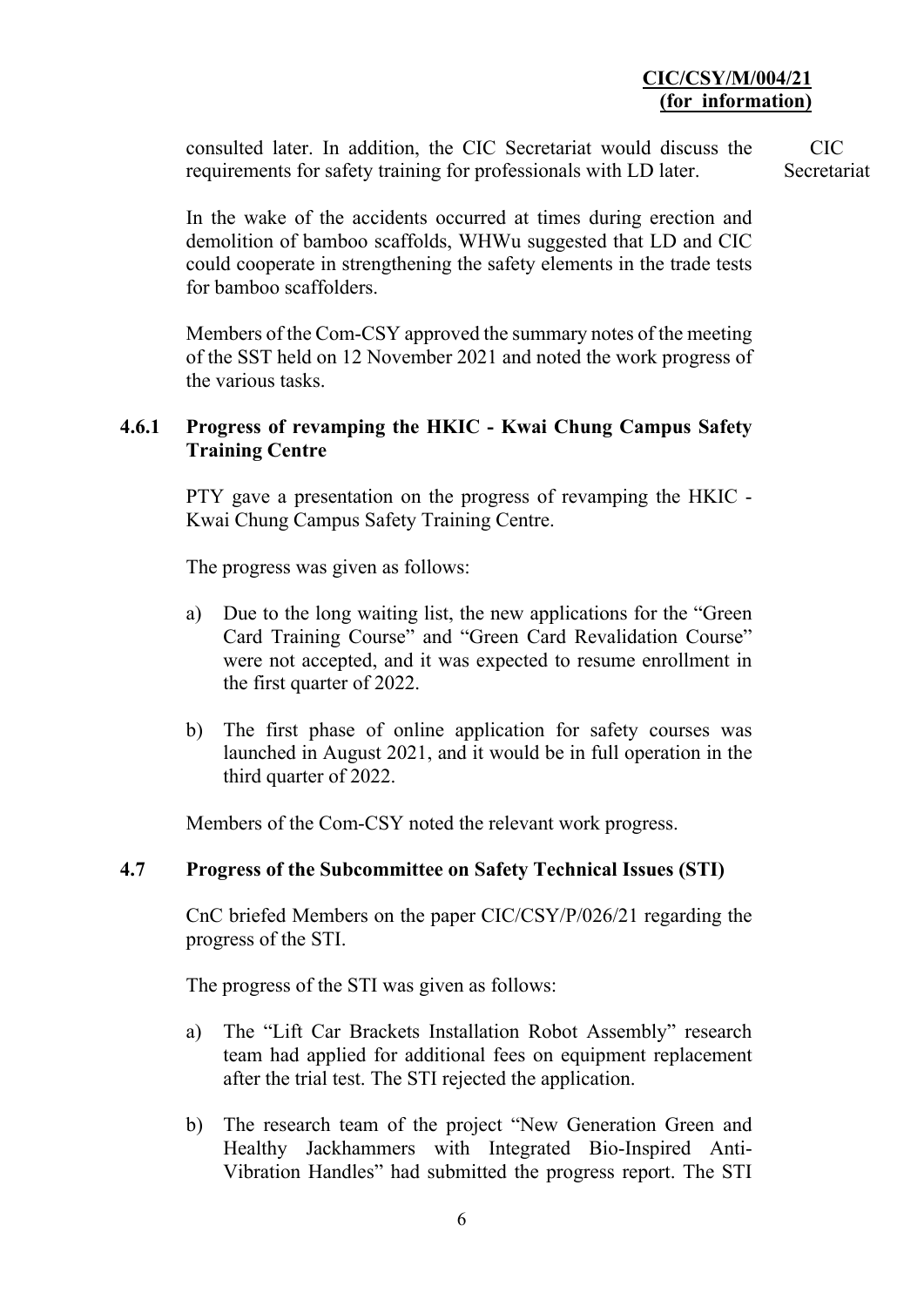agreed to release the research payment based on the contract and project progress.

- c) Regarding the issue on the safety performance assessment of contractors and workers, the tendering documents were being prepared for engaging a consultant to study and develop a safety performance assessment system.
- d) Regarding the issue on the pay for safety scheme, it was suggested to engage a consultant to study and review the existing pay for safety scheme.

CTN indicated that CIC could complete the work of reviewing the pay for safety scheme on its own, and there was no need to engage a consultant for the time being. DP echoed the opinion of CTN.

TLam reported that the research project, "Optimal Use of Internet of Things Technology (IoT) to Prevent Failure of Temporary Support System in Construction" was completed, and it was included in the pre-approved list of the Construction Innovation and Technology Fund.

Members of the Com-CSY approved the summary notes of the meeting of the STI held on 3 November 2021 and noted the work progress of the various tasks.

## **4.7.1 Progress of the Task Force on Design for Safety (TF-DfS)**

DP briefed Members on the paper CIC/CSY/P/027/21 regarding the progress of the TF-DfS.

The progress of the TF-DfS was given as follows:

a) The draft research report of the study for the development of the Design for Safety management system and training programme would be submitted to CIC in mid-December 2021. The consultant would be invited to make a presentation later.

Members of the Com-CSY approved the summary notes of the meeting of the TF-DfS held on 5 November 2021 and noted the work progress of the various tasks.

CIC Secretariat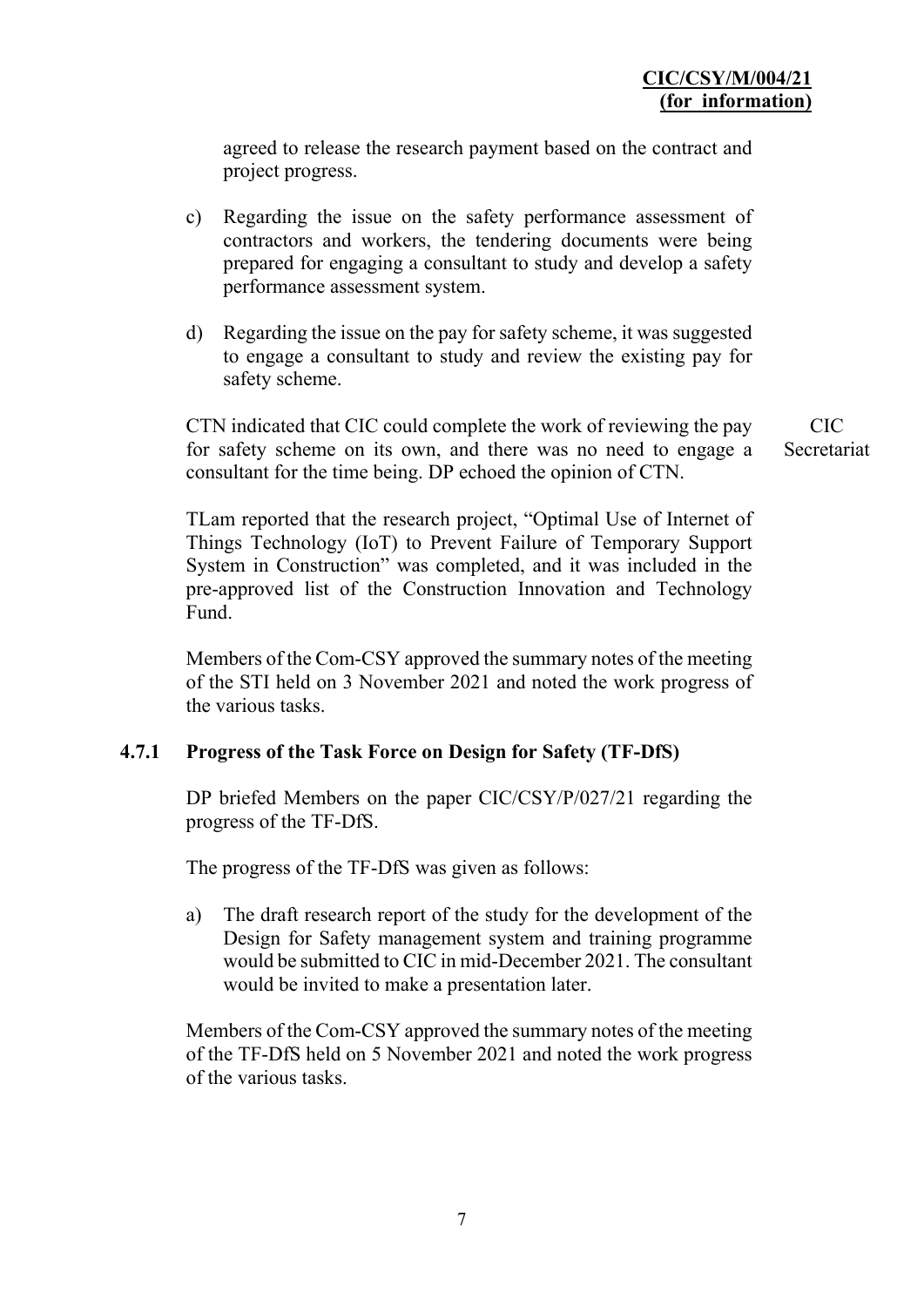## **4.7.2 Progress of the Task Force on Truss-out Bamboo Scaffolds**

TLam gave a presentation on the information on recent accidents and the promotion of the "Guidelines on Truss-out Bamboo Scaffolds' Safety Enhancement and Notification Arrangement" (Guidelines) as follows:

- a) Discuss with the industry on the cooperation plan of the notification arrangement stated in the Guidelines.
- b) Two webinars would be held in December 2021 and January 2022 , inviting relevant stakeholders in the industry to share and review recent accidents and introduce relevant executable measures.
- c) The CEO Safety Forum would be held in January 2022.

Members of the Com-CSY noted the relevant work progress.

## **4.7.3 Proposed Revision on Guidelines on Site Safety Measures on Working in Hot Weather**

WoCC briefed Members on the paper CIC/CSY/P/028/21 regarding the proposed revision on the "Guidelines on Site Safety Measures on Working in Hot Weather".

LD further amended that employers should provide construction workers with anti-heat stress uniforms upon reasonable request to strengthen the prevention of workers' heatstroke.

Members of the Com-CSY endorsed the suggested amendments.

#### **4.8 Construction Safety Week**

TLam gave a presentation on the proposal of CSW 2022 as follows:

- a) The theme was "It's Time to Change" and "Safety 2.0" and the focus was "Roles and Responsibilities.
- b) It was recommended to hold exhibition areas and product display areas with different themes and share lectures with different topics to provide diversified content to attract more participants.

Members of the Com-CSY supported the above proposal. The CIC Secretariat would discuss the proposal with the Development Bureau